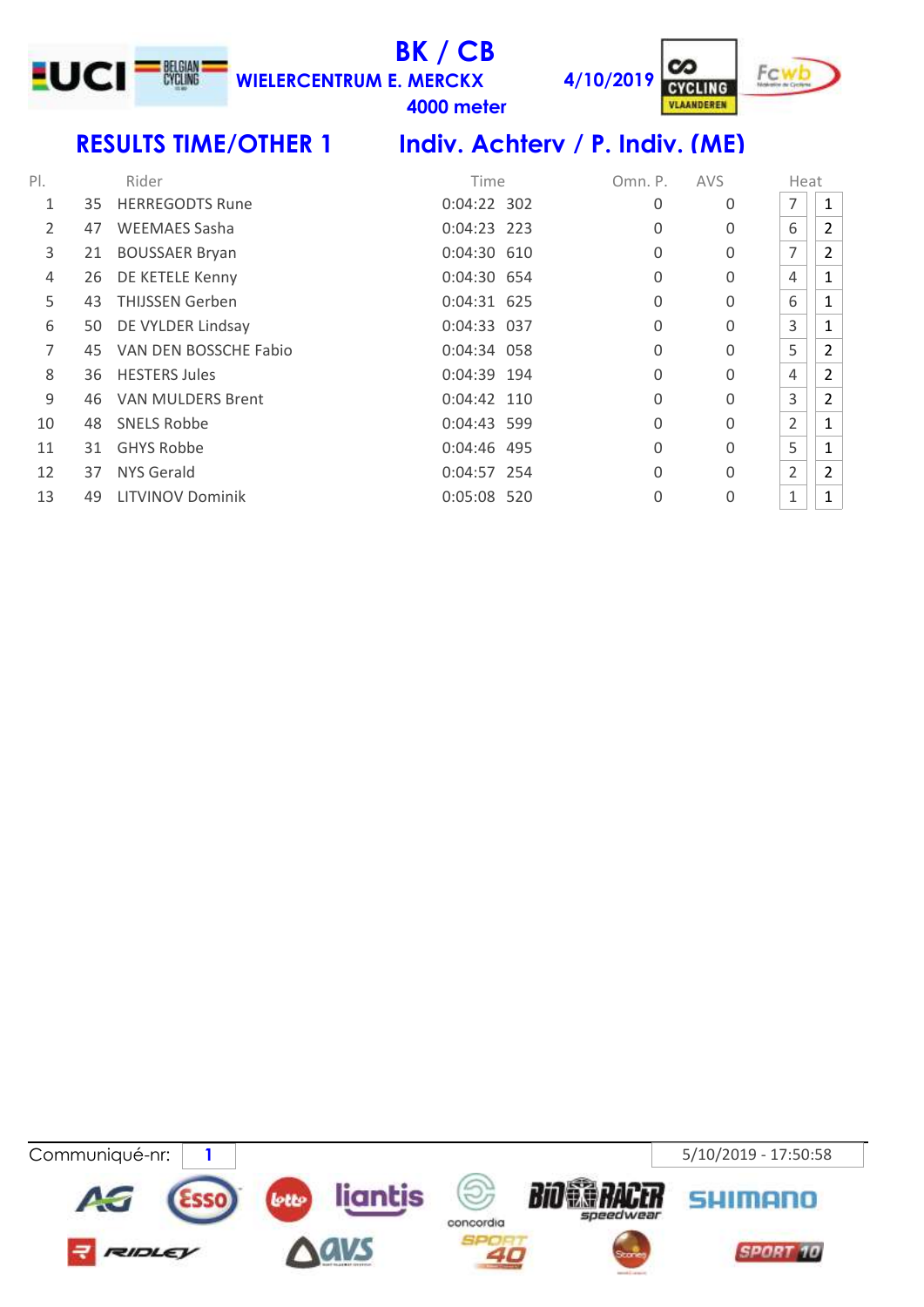

**BK / CB WIELERCENTRUM E. MERCKX**

**3000 meter**

**4/10/2019**



 $\infty$ 

**CYCLING VLAANDEREN** 

## **RESULTS TIME/OTHER 2 Indiv. Achterv / P. Indiv. (WE)**

| $P$ . |               | Rider                | Time          | Omn. P. | <b>AVS</b> | Heat |                |
|-------|---------------|----------------------|---------------|---------|------------|------|----------------|
|       |               | 3 D'HOORE Jolien     | 0:03:39 800   | 0       | 0          | 4    | $\mathbf{1}$   |
|       | 6             | KOPECKY Lotte        | 0:03:40 311   | 0       | 0          | 4    | $\overline{2}$ |
| 3     | 4             | <b>DOM Annelies</b>  | 0:03:47 127   | 0       | 0          | 3    |                |
| 4     | 1             | <b>BOSSUYT Shari</b> | 0:03:47 607   | 0       | 0          | 3    | $\overline{2}$ |
|       | $\mathcal{P}$ | <b>CROKET Gilke</b>  | 0:03:53 695   | 0       | 0          |      |                |
| 6     |               | 5 GIELKENS Esmée     | 0:04:05 872   | 0       | 0          |      |                |
|       | 8             | <b>VERBEEK Britt</b> | $0:04:16$ 038 | 0       |            | ำ    |                |

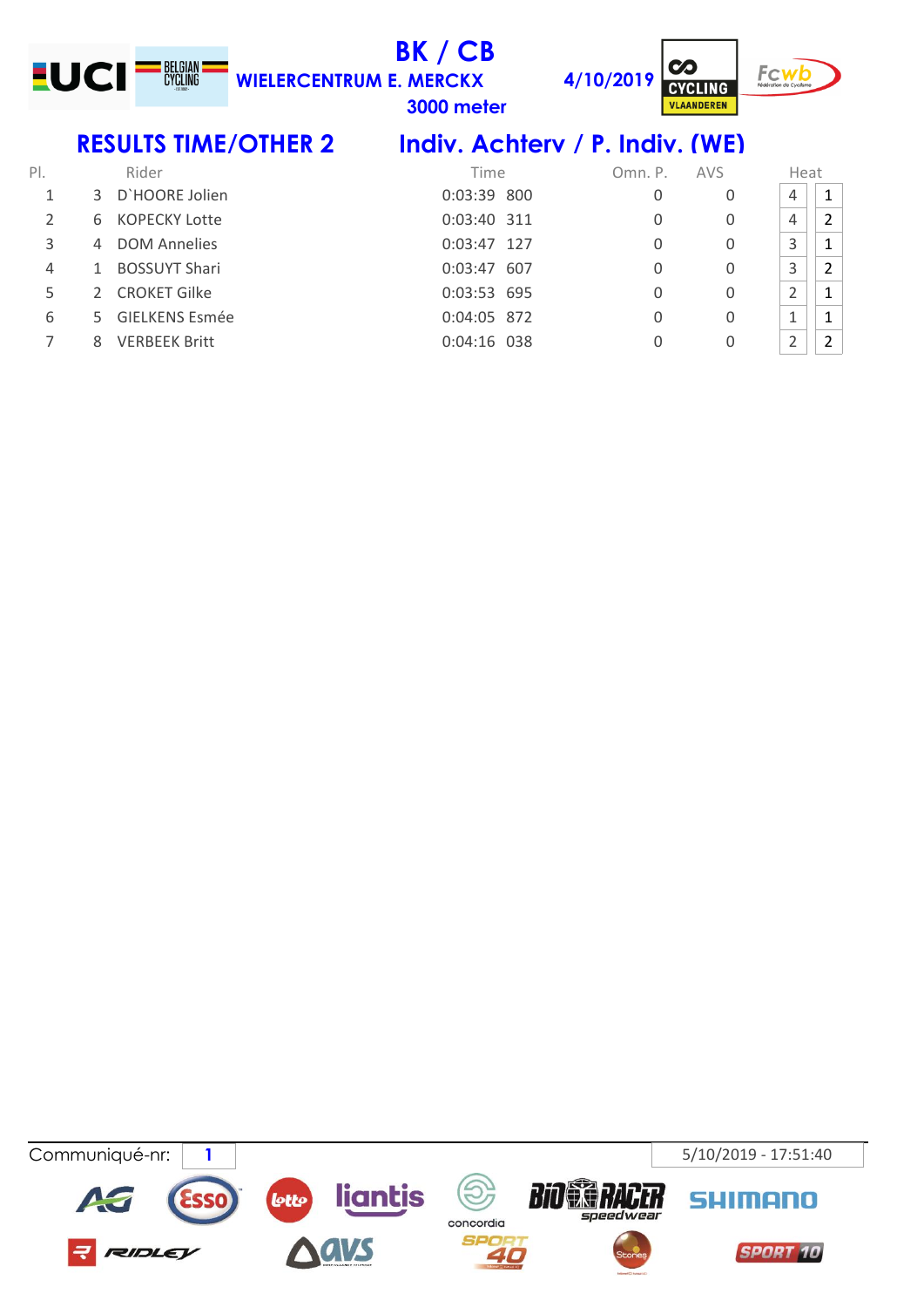

19

concordia

**lotto** 

**BK / CB**

**WIELERCENTRUM E. MERCKX 4/10/2019**

 $\overline{\mathbf{c}}$ Fcwb CYCLING

## **INTERMEDIATE CLASSIFICATION**

#### *7 Omnium (ME)*

| PI.            | R.Nr. | Rider                         |                     |     |                     | Time / Other |                |     |              |     | Scr | Temp Elim. |    |                | Pointsrace     |           | Tot. Omn. Points |
|----------------|-------|-------------------------------|---------------------|-----|---------------------|--------------|----------------|-----|--------------|-----|-----|------------|----|----------------|----------------|-----------|------------------|
|                | 50    | <b>DE VYLDER Lindsay</b>      | $\mathbf 0$         | 000 | $\Omega$            | 000          | $\Omega$       | 000 | $\Omega$     | 000 | 36  | 40         | 40 | 17             | 0              | 0         | 133              |
| 2              | 43    | <b>THIJSSEN Gerben</b>        | $\overline{0}$      | 000 | $\overline{0}$      | 000          | $\overline{0}$ | 000 | $\Omega$     | 000 | 30  | 28         | 32 | 21             | 20             |           | 131              |
| $\overline{3}$ | 26    | DE KETELE Kenny               | $\mathbf 0$         | 000 | $\overline{0}$      | 000          | $\mathbf 0$    | 000 | $\Omega$     | 000 | 28  | 32         | 34 | 27             | $\Omega$       |           | 121              |
| $\overline{4}$ | 31    | <b>GHYS Robbe</b>             | $\mathsf{O}\xspace$ | 000 | $\mathbf 0$         | 000          | $\mathbf 0$    | 000 | $\mathbf 0$  | 000 | 40  | 30         | 10 | 21             | 20             |           | 121              |
| 5 <sup>1</sup> | 45    | VAN DEN BOSSCHE Fabio         | $\mathbf 0$         | 000 | $\mathbf 0$         | 000          | $\mathbf 0$    | 000 | $\mathbf 0$  | 000 | 34  | 38         | 38 | $\overline{7}$ | $\overline{0}$ |           | 117              |
| 6              | 36    | <b>HESTERS Jules</b>          | $\mathsf{O}\xspace$ | 000 | $\overline{0}$      | 000          | $\overline{0}$ | 000 | $\Omega$     | 000 | 32  | 36         | 30 | 12             | $\overline{0}$ |           | 110              |
| $\overline{7}$ | 22    | <b>COLMAN Alex</b>            | $\mathbf 0$         | 000 | $\mathbf 0$         | 000          | 0              | 000 | $\mathbf 0$  | 000 | 16  | 34         | 26 | 5 <sup>1</sup> | $\overline{0}$ |           | 81               |
| 8              | 47    | <b>WEEMAES Sasha</b>          | $\mathbf 0$         | 000 | $\overline{0}$      | 000          | $\mathbf 0$    | 000 | $\mathbf 0$  | 000 | 38  | 18         | 36 | 5 <sup>1</sup> | $\overline{0}$ | $-20$     | 77               |
| 9              | 46    | <b>VAN MULDERS Brent</b>      | $\mathbf 0$         | 000 | $\mathbf 0$         | 000          | $\mathbf 0$    | 000 | $\mathbf{0}$ | 000 | 26  | 20         | 24 | $\overline{0}$ | 0              |           | 70               |
| 10             | 41    | <b>STEYAERT Michael</b>       | $\mathbf 0$         | 000 | $\mathbf{0}$        | 000          | $\Omega$       | 000 | $\Omega$     | 000 | 22  | 14         | 28 | $\overline{0}$ | $\overline{0}$ |           | 64               |
| 11             | 44    | <b>VAN BEETHOVEN Matthias</b> | $\mathsf{O}\xspace$ | 000 | $\mathbf{0}$        | 000          | 0              | 000 | $\mathbf 0$  | 000 | 18  | 26         | 12 | 5 <sup>1</sup> | 20             | $-20$     | 61               |
| 12             | 21    | <b>BOUSSAER Bryan</b>         | $\mathbf 0$         | 000 | $\overline{0}$      | 000          | $\overline{0}$ | 000 | $\Omega$     | 000 | 24  | 16         | 14 | $\overline{0}$ | $\overline{0}$ | $\Omega$  | 54               |
| 13             | 23    | <b>DE BROEDER Maxwell</b>     | $\mathbf 0$         | 000 | $\Omega$            | 000          | $\Omega$       | 000 | $\Omega$     | 000 | 20  | 12         | 22 | $\mathbf{1}$   | $\overline{0}$ | $-20$     | 35               |
| 14             | 37    | <b>NYS Gerald</b>             | $\mathsf{O}\xspace$ | 000 | $\mathsf{O}\xspace$ | 000          | $\mathbf 0$    | 000 | $\mathbf 0$  | 000 | 14  | 24         | 18 | $\overline{0}$ | 0              | $-80$     | $-24$            |
| 15             | 49    | <b>LITVINOV Dominik</b>       | $\mathbf 0$         | 000 | $\mathbf 0$         | 000          | 0              | 000 | $\mathbf 0$  | 000 | 10  | 10         | 20 | $\overline{0}$ |                | $0 - 120$ | $-80$            |

#### *7 Omnium (ME)*

AS

| DΙ<br>. . | R.Nr | Rider | Time,<br>Other                                                                            | Elim.<br>-Scr<br>l emp        | Pointsrace                         | Points<br>Tot.<br>( )mr |
|-----------|------|-------|-------------------------------------------------------------------------------------------|-------------------------------|------------------------------------|-------------------------|
|           | - 11 |       | $\sim$<br>000<br>000<br>$\sim$<br>000<br>$\sim$<br>UUU<br>◡<br>$\overline{ }$<br>. .<br>◡ | $\sim$ $\sim$<br>TP.<br>$- -$ | $\sim$<br>$\sim$<br>-60.<br>U<br>ັ | $-10$                   |

BIO BRACER SHIMANO ligntis a respect AGVS



**SPORT 10** 

SPORT

40